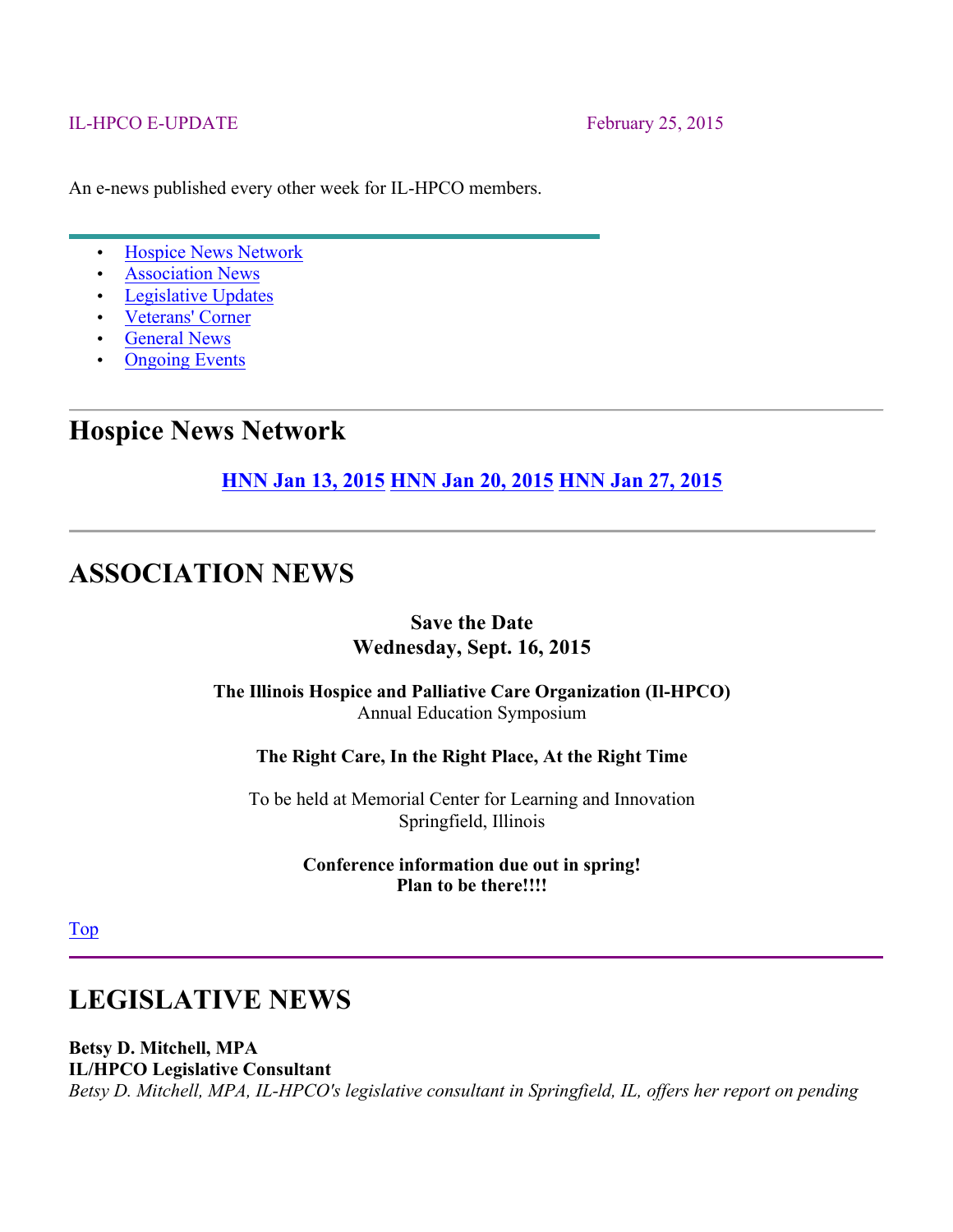*bills and relevant state legislation. Her column is a regular feature in the e-news.*

#### **New Governor Sworn In**

On Monday, January 12, 2015 Governor Rauner and the other constitutional officers were sworn into office. This was followed by a day of festivities. Governor Rauner has begun the process of naming his directors for the state agencies. As this is being written, directors for the Illinois Department of Healthcare  $\&$  Family Services nor the Illinois Department of Public Health have been named. These names are expected soon.

On Wednesday, January 14, 2015 new members of the 99th Illinois General Assembly were sworn into office. There are several new faces. Now is a good time for you to introduce yourself to your legislators if you have not done so already. New legislation is beginning to be introduced. I will keep you posted on the new bills.

#### **Important Upcoming Dates**

February 4 -- State of the State Address by Governor Rauner February 18 -- Governor Rauner's Budget Address May 31 -- House & Senate Adjournment

#### **Contact Info**

Never hesitate to contact me if you want additional legislative information. You can reach me at 217-493- 2474 or Betsy@cook-witter.com

# **General News**



**Have You Ordered Your IL-HPCO License Plates?** Click here for details.

Top

# **VETERANS' CORNER**

#### **No Current Updates**

Members - here is the current Hospice-Veterans Partnership groups in Illinois. Please contact the location in your service area if you are interested in becoming involved as a member: